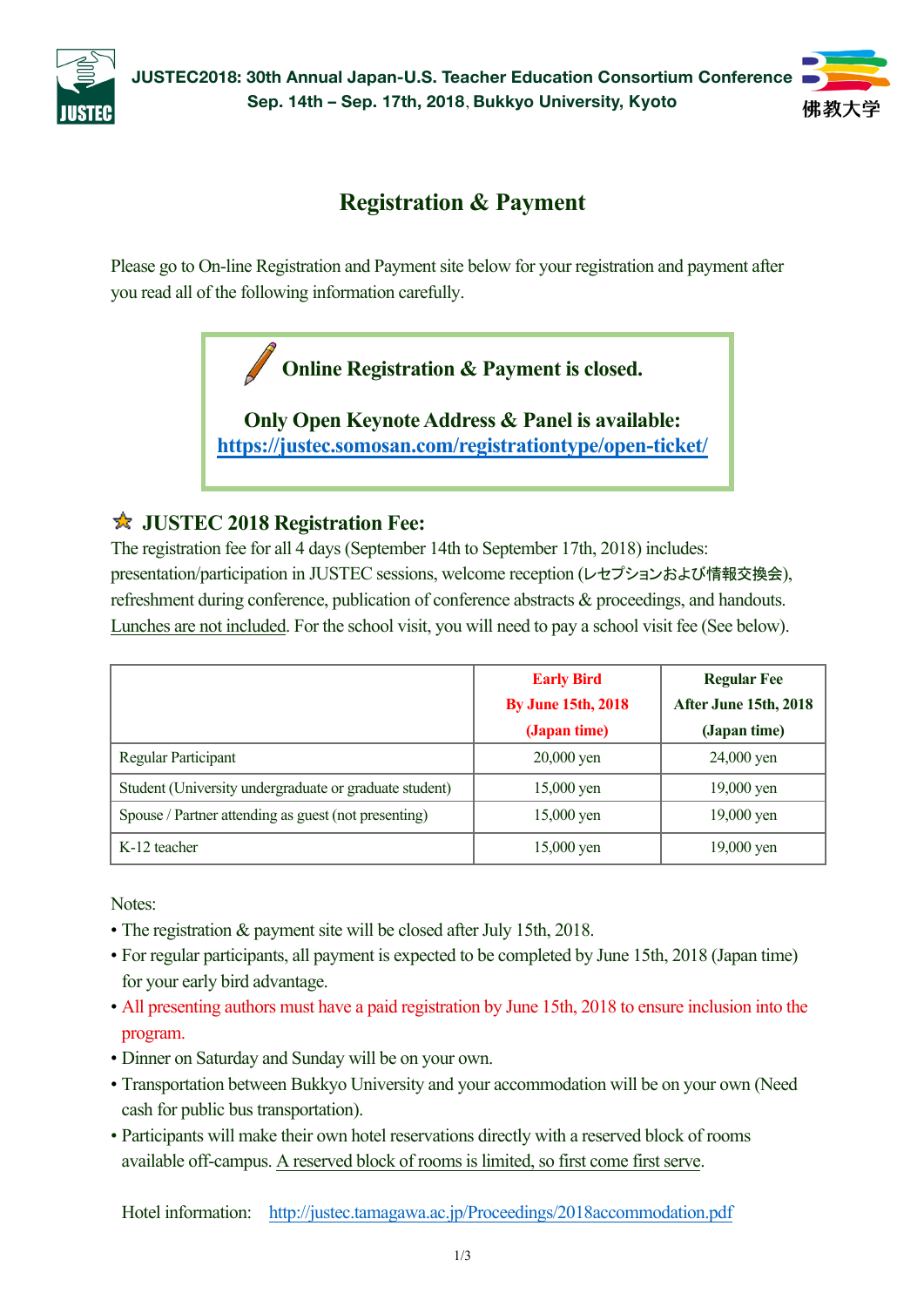



### **School Visit on September 14th, 2018 (optional)**

We plan to visit Kyoto Junior School Attached to Kyoto University of Education (京都教育大学附属京都小中 学校)& Kyoto Prefectual Seimei High School (府立清明高等学校)on September 14th as an optional school visit.

| School Visit Fee                                                                        | $4,000$ yen |
|-----------------------------------------------------------------------------------------|-------------|
| (includes lunch at school, transportation from Bukkyo University to the school, gift to |             |
| the school from the JUSTEC participants, etc.)                                          |             |

| Tentative Program:                                                                           |                                                               |  |  |
|----------------------------------------------------------------------------------------------|---------------------------------------------------------------|--|--|
| 10:30                                                                                        | Meet at Bukkyo University (move to school)                    |  |  |
| 11:00-12:00                                                                                  | Kyoto Junior School Attached to Kyoto University of Education |  |  |
| $12:00-$                                                                                     | Lunch                                                         |  |  |
|                                                                                              | 13:00-14:00 Kyoto Prefectual Seimei High School               |  |  |
| 14:00                                                                                        | <b>Dismiss</b>                                                |  |  |
| Note: Time may slightly change later. Details will be sent to registered participants later. |                                                               |  |  |

#### **Note:**

- The space for school visit is *limited to 40 participants*, so first come first serve.
- Please sign up for the school visit when you complete your online registration and payment.
- We would like to avoid any confusion at school, so we will get together at Bukkyo University and visit the schools as a group. Thus, you cannot park atschool or Bukkyo University.
- If you cannot come to the meeting time at Bukkyo University, you may not be able to join the school visit. So please come on time.
- If you cannot select the school visit on the on-line registration site, please notify the JUSTEC Japan office ( justec@tamagawa.ac.jp ) to put your name on the waiting list. The JUSTEC office will inform you when there is any availability later. You will be requested to complete your registration and payment within a week after the notification.

#### **Luncheon Seminar on September 16th, 2018 (optional)**

This hands-on seminar provides practical tips and feedback to make effective presentations in English. The intent of this seminar is to assist participants in the dynamic delivery of their scholarly work with individual feedback in a small group setting. Students and junior scholars who are non-native speakers of English are especially encouraged to take advantage of this special professional learning opportunity. It will be conducted in bilingual English/Japanese. Please bring a 3 minute sample of your presentation.

Luncheon seminar topic: "Effective Public Speaking for Scholarly Presentations"

Fee: 1000 yen

Target participants: Limited to 15 participants (first-come first-serve). Priority consideration goes to junior scholars and graduate students who wish to make effective presentations in English Note: If it doesn't reach at a certain number, we will cancel it and refund the fee.